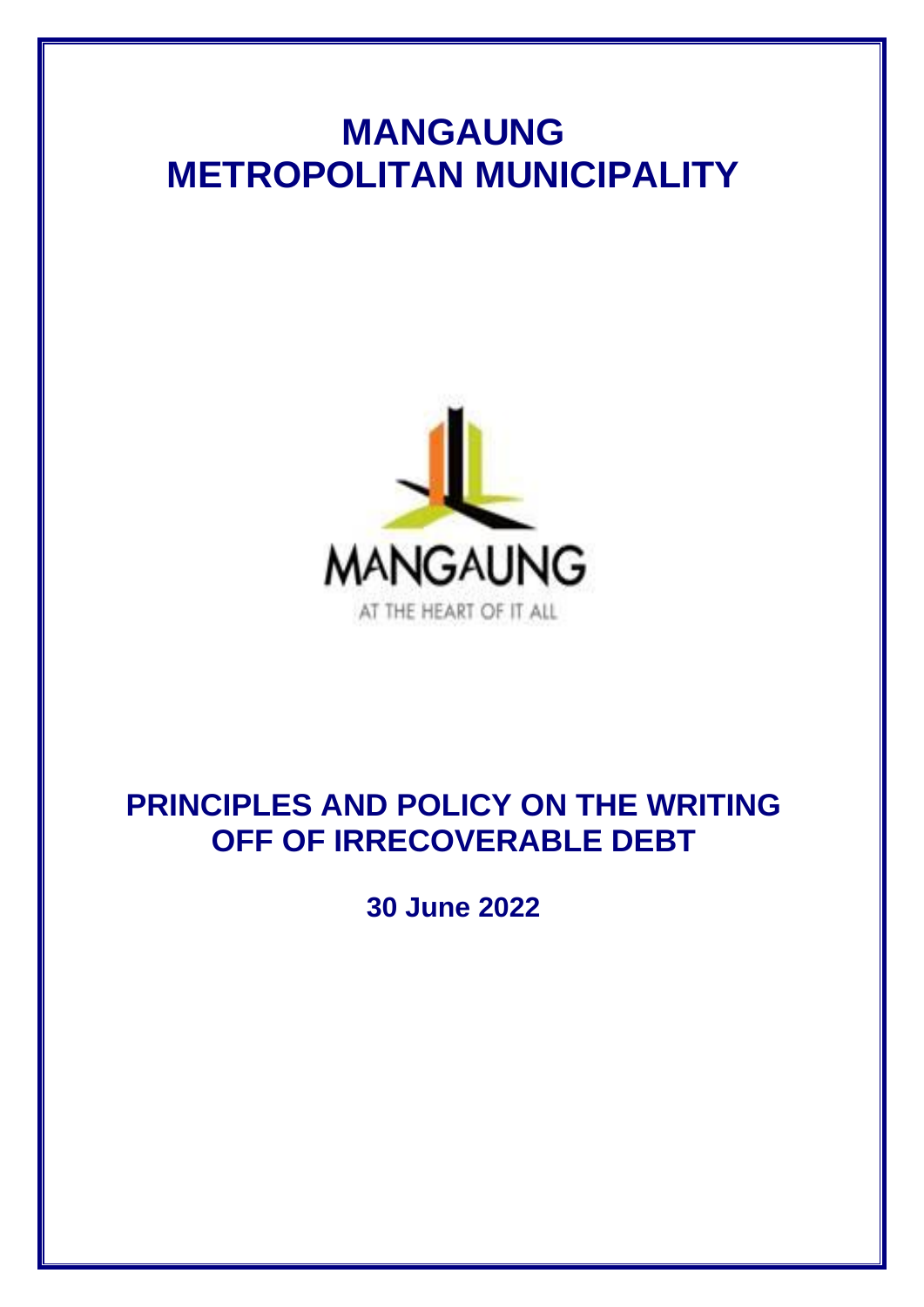

## **TABLE OF CONTENTS**

| 5. CATEGORIES OF DEBTORS THAT MAY QUALIFY FOR THE WRITING OFF OF |  |
|------------------------------------------------------------------|--|
|                                                                  |  |
|                                                                  |  |
|                                                                  |  |
|                                                                  |  |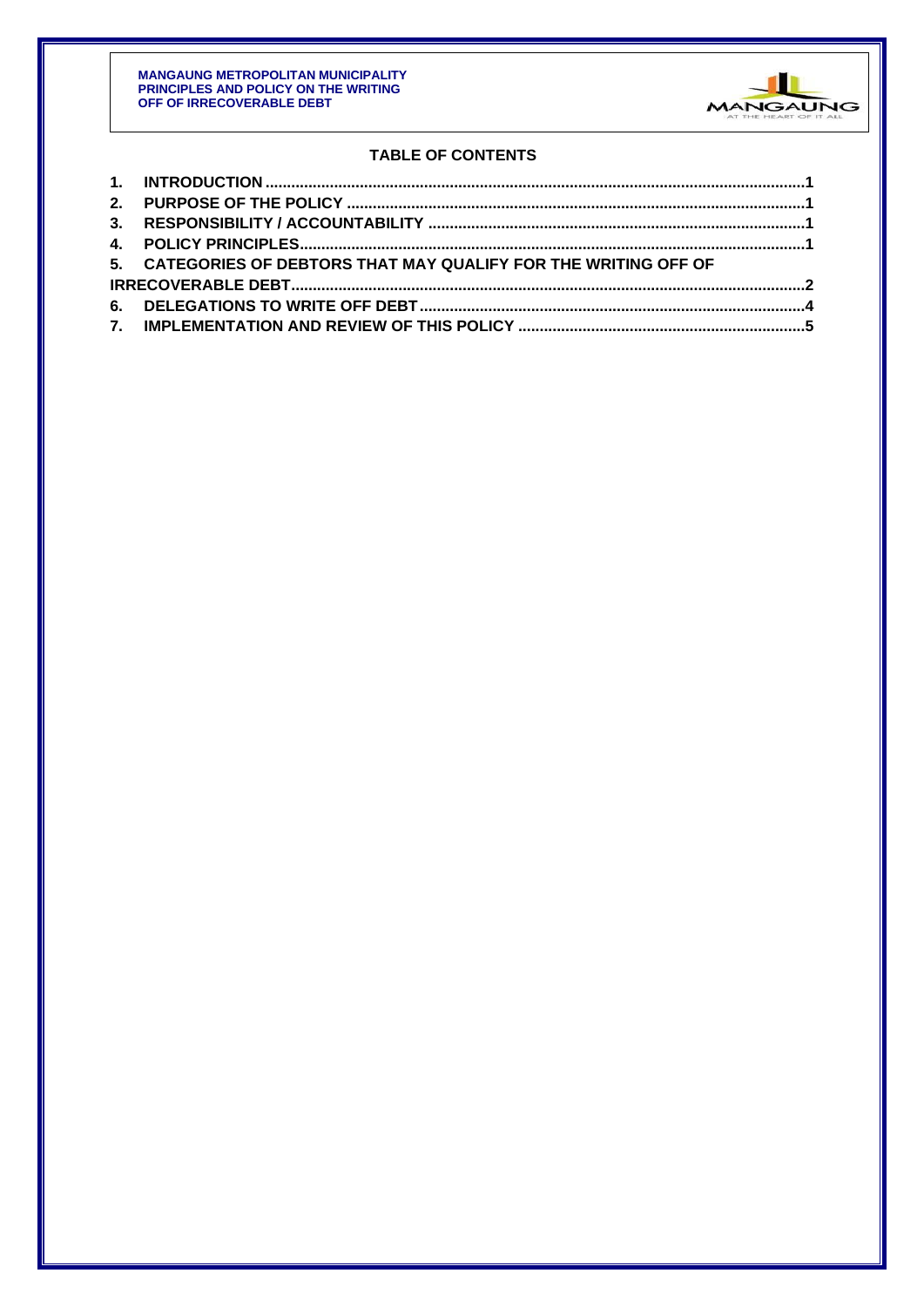

#### **MANGAUNG METROPOLITAN MUNICIPALITY PRINCIPLES AND POLICY ON THE WRITING OFF OF IRRECOVERABLE DEBT**

### **1 INTRODUCTION**

1.1 To ensure that household consumers with no or lower income are not denied a reasonable service and that the Municipality is not financially burdened with non-payment of services, the Council of Mangaung Municipality approved a revised Indigent Policy.

1.2 However, the Council is faced with a significant amount of outstanding debt and the continuous defaulting by certain consumers who can afford to pay for services. To deal with this, the Council also approved a revised Credit Control and Debt Collection Policy.

1.3 Despite strict enforcement of the above policies, Council will continuously be confronted by circumstances requiring the possible write-off of irrecoverable debt. To allow this the approved Credit Control and Debt Collection Policy, inter alia, stipulated that:-

*1.3.1 The Municipal Manager must establish effective administrative mechanisms, processes and procedures to collect money that is due and payable to the Municipality.*

1.4 In addition, the policy further stipulates that:-

*1.4.1 Council should adopt and implement a write off policy to formalise the processes for writing off such debts.*

#### **2 PURPOSE OF THE POLICY**

2.1 The purpose of this policy is to ensure that the principles and procedures for writing off irrecoverable debt are formalised.

#### **3 RESPONSIBILITY / ACCOUNTABILITY**

3.1 The Council has the overall responsibility for adopting and approving the Policy on Writing Off of irrecoverable debt.

#### **4 POLICY PRINCIPLES**

4.1 The following are the guiding principles in implementing the Policy on Writing Off of Irrecoverable Debt:-

4.1.1 The policy has been compiled in accordance with the Local Government Municipal Finance Management Act (MFMA), 2003, Local Government Municipal Systems Act (MSA), 2000, as amended and other related legislation.

4.1.2 Before any debt is written off it must be proved that the debt has become irrecoverable. To ensure that recommendations for write off are consistent and accurate, irrecoverable debt will be defined as debt where:-

- The tracing of the debtors is unsuccessful; and
- All reasonable steps were taken by the officials to recover the debt.

4.1.3 Bad debt write offs must be considered in terms of cost benefit; when it becomes too costly to recover and the chances of collecting the debt are remote, a write off should be considered.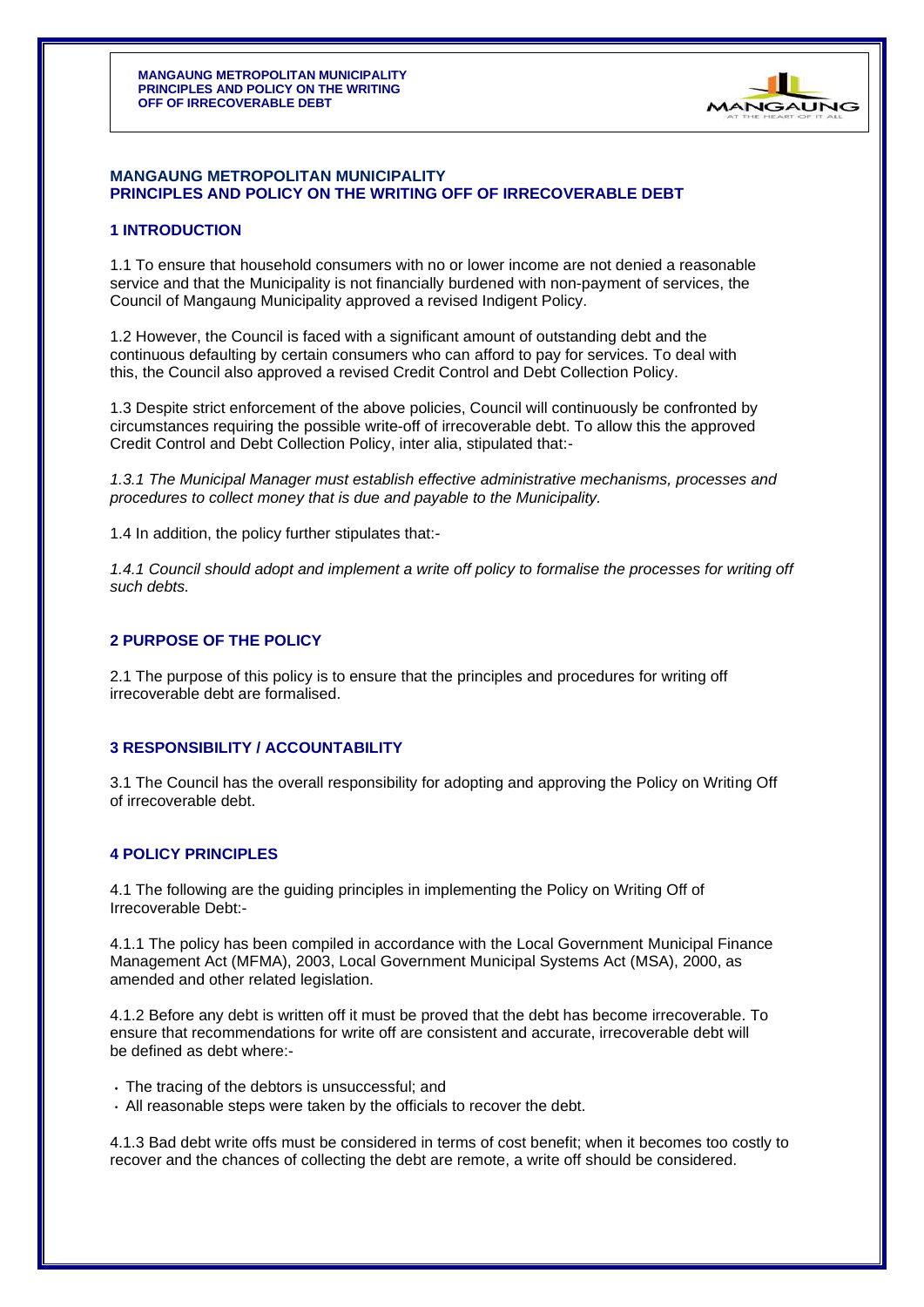

4.1.4 Time value of money is very important because the older the debt becomes, the more difficult and costly it becomes to collect. It is therefore imperative that a proper system of credit control is implemented and maintained to avoid debt reaching the stage of becoming too expensive to recover.

4.1.5 Differentiation must be made between those household consumers who cannot afford to pay for basic services and those who just do not want to pay for these services.

4.1.6 Debt can only be written off if the required provision exists in the Municipality's budget and/ or reserves.

#### **5 CATEGORIES OF DEBTORS THAT MAY QUALIFY FOR THE WRITING OFF OF IRRECOVERABLE DEBT**

#### **5.1 Approved Indigent Household Consumers in terms of the Municipality's Indigent Policy**

5.1.1 Upon approval for registration as an indigent household consumer, the debtor's outstanding balance as at the date of approval is written off.

5.1.2 Any new arrears accumulated by the debtor (i.e. any amounts in excess of the indigent allowance for free basic services) whilst registered as an indigent consumer, will not qualify to be written off and must be dealt with strictly in accordance with the Municipality's Credit Control and Debt Collection Policy and the Indigent Consumer Policy.

#### **5.2 Balances on final accounts too small to recover considering the cost for recovery**

5.2.1 Where final accounts have been submitted and paid by the respective consumer and the remaining balance after finalisation of any final readings and other administrative costs results in a balance of one hundred rand (R100) or less, such account must be forwarded once to the consumer for payment.

5.2.2 Where such account is not paid by the respective consumer within a period of sixty (60) days such amounts will automatically be written off subject to the provisions of paragraph 6.4 (delegations to the Chief Financial Officer) below.

#### **5.3 Insolvency of the Debtor and Insolvent Deceased Estates**

5.3.1 Where a debtor becomes insolvent the Municipality must ensure that a creditor's claim is timeously registered. Any amount not being recovered due to insufficient funds or if there is a risk of a contribution being made to an insolvent estate must, after notification, be written off subject to the provisions of paragraph 6 below.

5.3.2 In case of death of the debtor a creditor's claim must be timeously registered against the deceased's estate. Any amount not being recovered due to insufficient funds or if there is a risk of a contribution being made to a deceased estate must, after notification, be written off subject to the provisions of paragraph 6 below.

#### **5.4 Untraceable Debtors**

5.4.1 Where for any reason the forward address of a debtor becomes untraceable or the debtor becomes untraceable from the current address, such account must be handed over to a collection agent for recovery of the debt. The collection agent will be paid an all-inclusive fee of not more than 10% of the amount that was actually collected. The Terms of Reference for such collection agent must include the appointment of a tracing agent to locate the debtor. Should a debtor be untraceable, the collection agent must report to the Municipality on the actions that were taken to attempt to trace the debtor.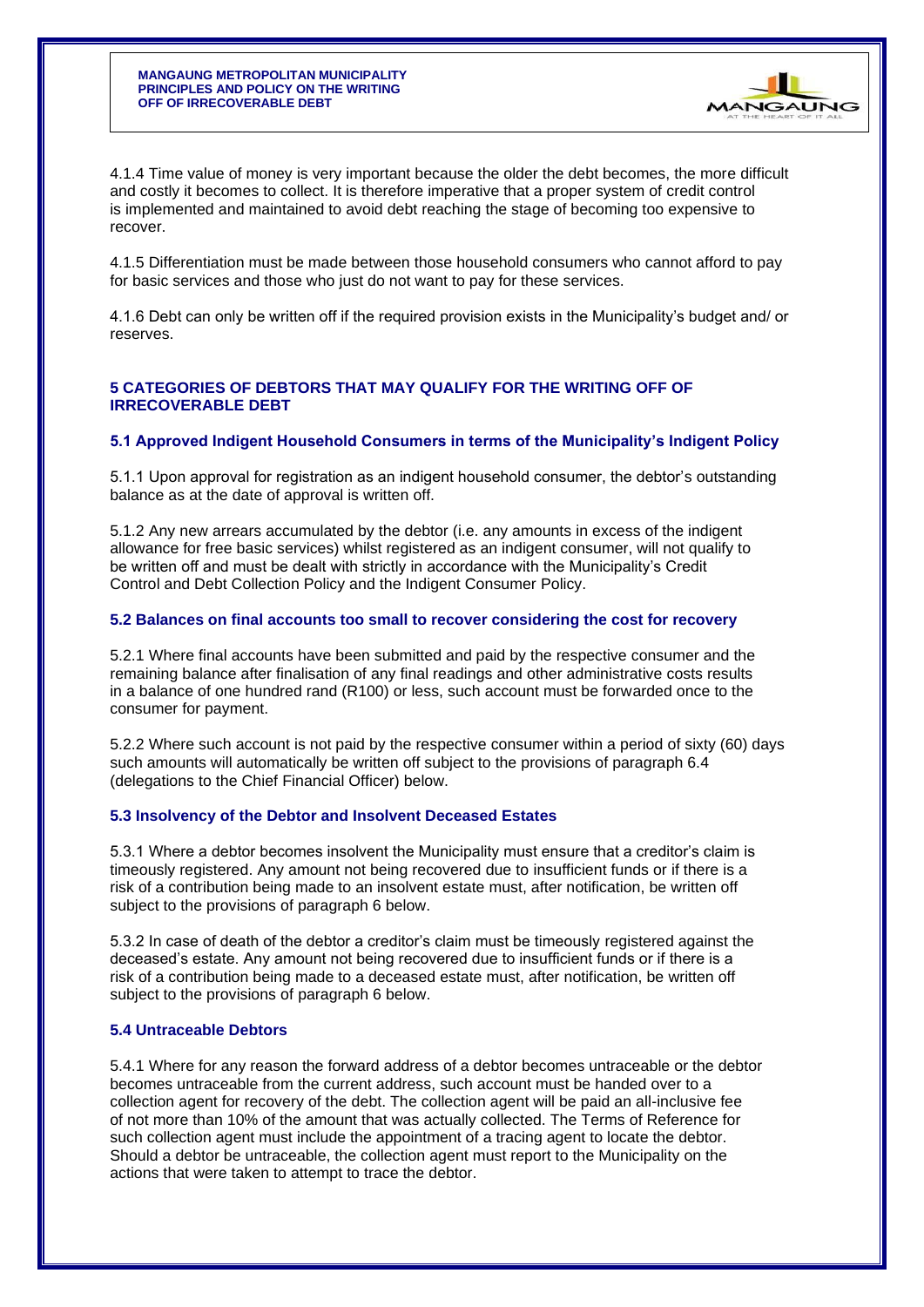

5.4.2 Any amount owed by a debtor that has become untraceable must, after notification, be written off or sold to a debt collection agency at a discount.

5.4.3 Debt written off in the above instances will automatically result in the debtor being reported to the credit bureau by the Municipality.

#### **5.5 Special Arrangements in order to obtain a Clearance Certificate**

5.5.1 In terms of legislation the Municipality will under normal circumstances not issue a clearance certificate on any property unless all outstanding amounts are paid to date. However due to the possible inefficiency of the Municipality to implement its credit control policy it might be possible that such a property may have accumulated such a significant outstanding balance over a period of time that it may not be within the ability of the new owner to pay such an amount in order to obtain a clearance certificate.

5.5.2 Where such circumstances may prevail the prospective new owner may apply to the Municipality for relief of such outstanding debt or a portion thereof.

5.5.3 Upon receiving, such application must be submitted to the Municipal Manager for consideration. In reviewing such application, the Municipal Manager must ensure that:-

All reasonable measures have already been taken to recover the outstanding amount from the current debtor.

The prospective buyer of the property is not in a financial position to settle the outstanding amount before a clearance certificate is issued.

 $\cdot$  It is not in the interest of the Municipality and/ or the community to withhold a clearance certificate before the outstanding debt is fully paid.

5.5.4 Any amount to be written off in terms of paragraph 5.5 above must be subject to the provision of paragraphs 6.2 and 6.3 below.

#### **5.6 Special Incentives introduced by Council for Household Consumers in terms of the Credit Control and Debt Collection Policy**

5.6.1 Notwithstanding the Municipality's Credit Control and Debt Collection Policy a debtor may enter into a written agreement with the Municipality to repay any outstanding and due amount to the Municipality under the following conditions:-

The outstanding balance, costs and any interest thereon shall be paid in regular and consecutive monthly instalments;

The current monthly amount must be paid in full; and

The written agreement must be signed on behalf of the Municipality by a duly authorised officer.

5.6.2 In order to determine monthly instalments, a comprehensive statement of assets and liabilities and income and expenditure, must be provided by the debtor and reviewed by a finance official. To ensure the continuous payment of such arrangement the amount determined must be affordable to the consumer (i.e. amount not to exceed 25% of gross income), taking into account that payment of the monthly current account is a prerequisite for concluding an arrangement.

5.6.3 Due to ineffective implementation of credit control measures in the past, certain household consumers may have accumulated significant arrear amounts and these consumers are not in a position to pay off these arrear amounts in full together with their current monthly accounts. In order to improve the current payment levels from consumers the Municipality may resolve to implement special incentives to address the arrear debt.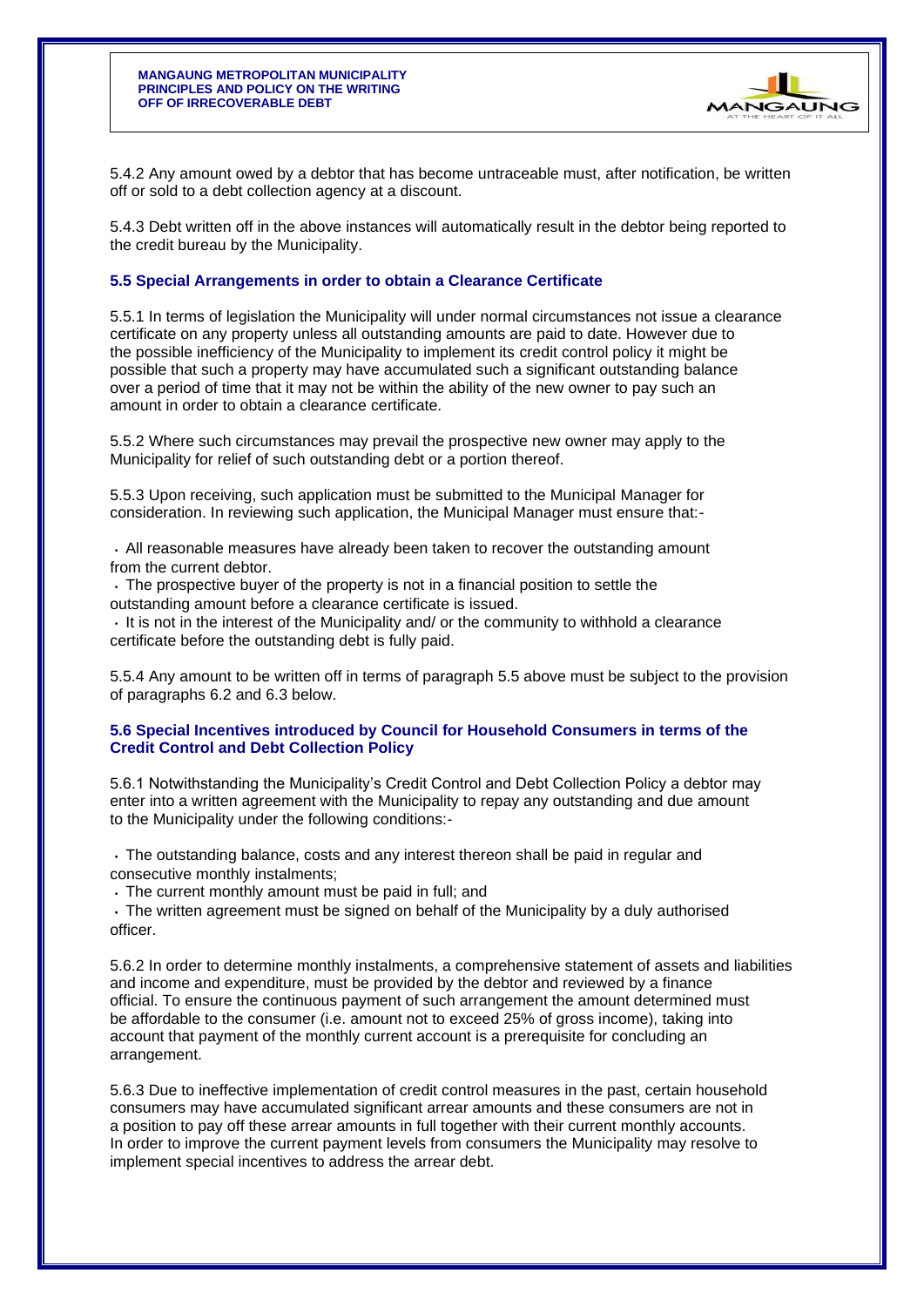#### **MANGAUNG METROPOLITAN MUNICIPALITY PRINCIPLES AND POLICY ON THE WRITING OFF OF IRRECOVERABLE DEBT**



5.6.4 To encourage consumers to pay off arrear debt Council will enter into a once-off arrangement, with a household consumer only, to pay off his/ her arrear debt over a period of time in terms of specific incentives. The main aim of this agreement will be to promote full payment of the current account and to address the arrears on a consistent basis.

5.6.5 Writing off any debt in terms of such an agreement will be strictly in accordance with the provisions set out in the Municipality's Credit Control and Debt Collection Policy.

5.6.6 Levying of interest on arrear accounts should be immediately suspended upon completion of a debt agreement. This will allow debtors to see progress on their accounts as continued payments will reflect a decrease on the balance.

5.6.7 As long as the agreement is honoured no further interest will be added. However, in case of default the suspended amount will be reversed and interest will again be levied from the date of default.

5.6.8 Where a debtor pays 50% or more on the principal portion of his/her arrear account or settles the principal portion of the arrear account in full through a once-off payment, all interest penalties on arrear amounts will be written off immediately.

5.6.9 Where arrangements are made to pay off the principal portion of the arrear amount in instalments, such instalments should be determined on the outstanding amount excluding arrear interest. Such an arrangement should be honoured for at least a six-month consecutive period where-after interest on arrear amounts will be written off on a monthly basis. This arrangement will imply that upon payment of the final instalment all interest on arrear amounts will have been written off.

5.6.10 Where debtors fail to honour their arrangements without prior consultation interest will be reinstated and added to the original debt amount.

5.6.11 The purpose of the above strategy/arrangement is to instil a sense of pride to the customers of the Municipality that cannot pay off their arrears, whilst extending services delivery, creating jobs and alleviating poverty and at the same time reducing the Debtors Book and enhance the financial viability and image of the Municipality.

5.6.12 Any amount to be written off in terms of paragraph 5.6 above must be subject to the provision of paragraphs 6.1, 6.2 and 6.3 below.

#### **6 DELEGATIONS TO WRITE OFF DEBT**

6.1 The Chief Financial Officer will, after thorough review of any applications in terms of this Policy, be delegated to write off any amounts to the maximum of:-

6.1.1 in the case of a household consumer an amount of R30,000 (excluding interest and penalties) per submission; and

6.1.2 in the case of a business consumer an amount of R50,000 (excluding interest and penalties) per submission.

6.2 Any amount in excess of the delegation provided for in paragraph 6.1 above must be submitted together with a recommendation to the Municipal Manager for consideration. The Municipal Manager will, after thorough review of any recommendation by the Chief Financial Officer and in terms of this Policy, be delegated to write off any amounts to the maximum of:-

6.2.1 in the case of a household consumer an amount of R50,000 (excluding interest and penalties) per submission; and